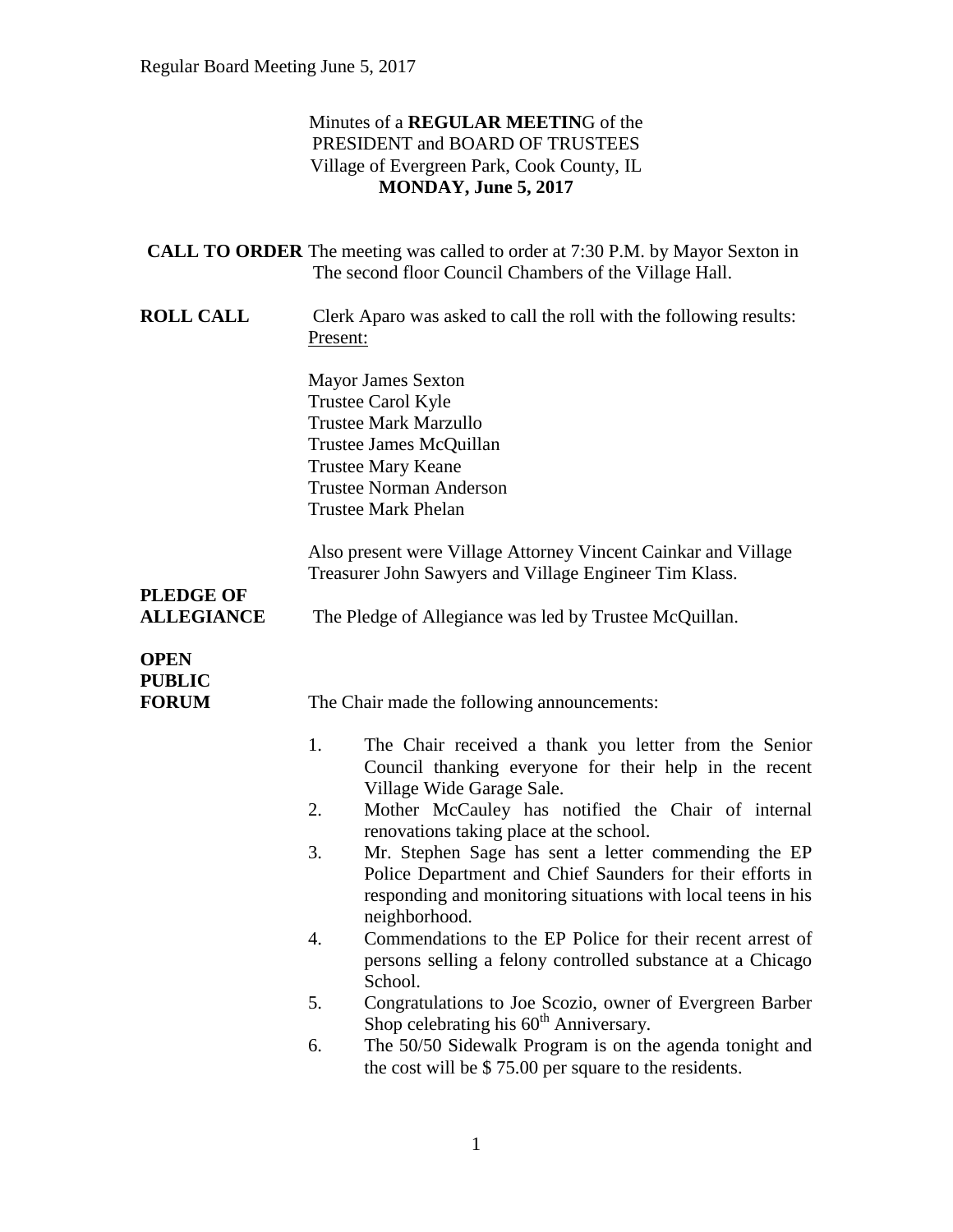Mr. Mike Knieps, Sewer and Water Deputy Director gave a report on the recent leak survey. The Chair reminded everyone to use caution and spray themselves during the summer months for prevention of West Nile. He added ticks are also expected to be a problem this summer.

- 7. Thanks to the EP Fire Department for another successful Children's Health Fair.
- 8. The Driving Range at the 50 acre park is open please check our website for hours.
- 9. Farmers Market is on Thursdays from 7:00 am to 1:00 pm at Yukich Fields.
- 10. Tickets are now on sale at the Community Center for the Recreation Department's Candlelight Theatre production of the musical comedy "Give My Regards to Broadway." The performances take place at the Senior Center from Friday, Saturday and Sunday, June 9 through June 11, 2017.
- 11. Summer Movies in the Park events, co-sponsored by the Evergreen Park Stallions, will be held on Friday, June 23, 2017 at 9:00 p.m. at Circle Park  $97<sup>th</sup>$  & Homan. The featured movie is *Little Giants*. The event is subject to cancellation if weather is inclement.
- 12. The Annual 5k Run is Saturday, June 24, 2017 at Klein Park. Registration is 7:30 a.m. to 8:15 a.m. the run begins at 8:30 a.m. The 29th Annual Day in the Park is Saturday, June 24,

2017 from  $11:30$  a.m.  $-9:00$  pm at the Community Center.

- 8. The 49th Annual Independence Day Parade is Thursday, July 3, 2017 at 6:30 p.m. Fireworks at dusk at Duffy Park 92nd and Millard.
- 9. Vehicle Stickers renewal applications will be mailed in August. New stickers are due September 15, 2017.
- 10. The Chair stated he will be requesting the July 3, 2017 Village Board meeting be cancelled due to the parade that evening. It will be an agenda item for the next meeting.

**OPEN** 

**AUDIENCE** Ms. Samantha Bamberger, 2700 Block of 89<sup>th</sup> Street questioned if the village has considered allowing residents to own chickens on their property. The Chair answered more information is required for residential use. He also stated there will be a chicken coop at the farm and he suggested her volunteer at our farm. She stated she has just completed the volunteer form.

> Mr. Pete Zic, 9200 Block of Albany, stated the electrical aggregation contract is coming to an end. He asked if a new supplier been chosen. The Village attorney answered the bids are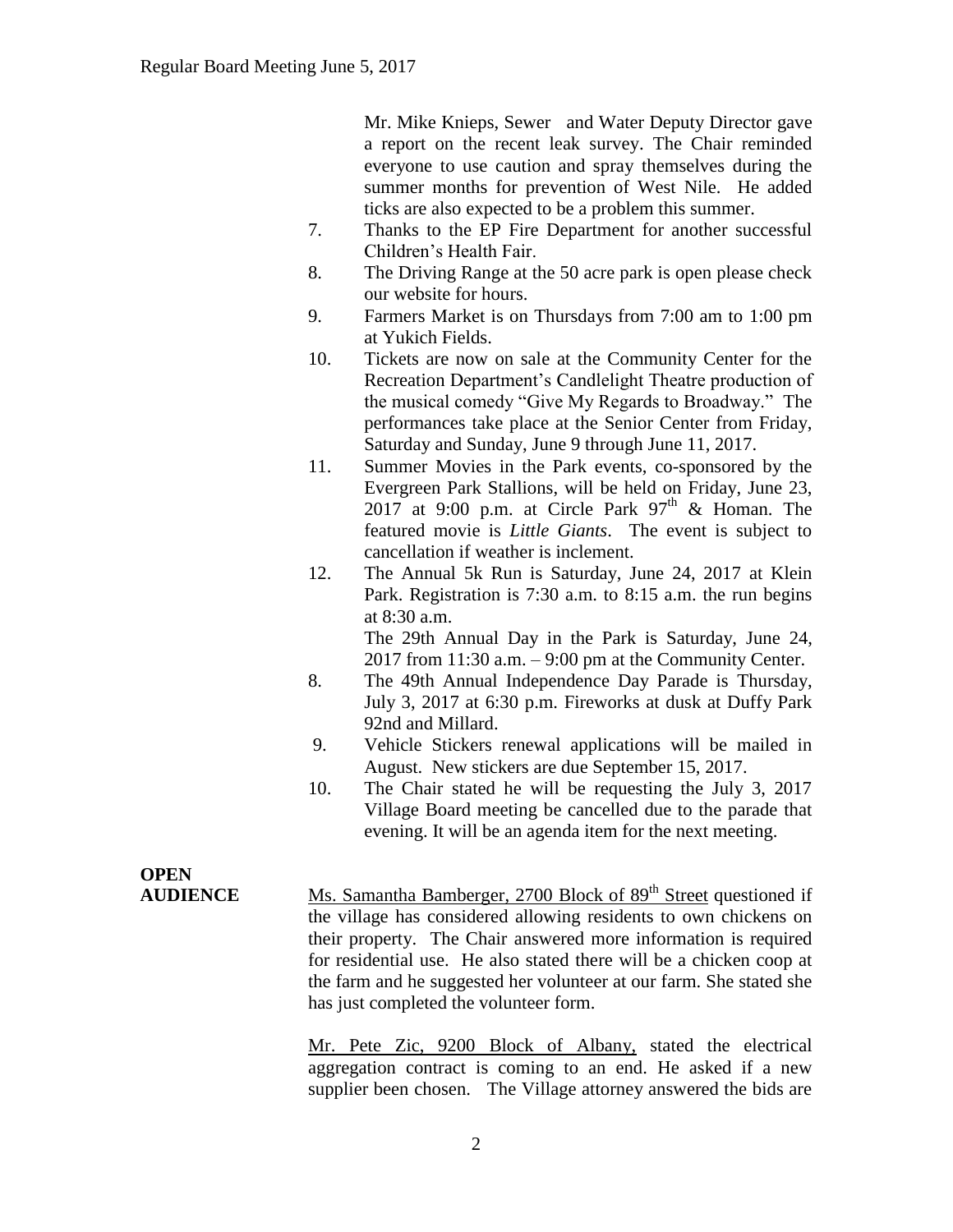being negotiated and there should be some information coming within a week.

Terry Brandt, 9400 Block of Turner, stated he is experiencing issues with local teens walking in the streets and not on the sidewalks. The Chair answered the Police are monitoring the teens and the situation. He also asked the status of the proposed Dunkin Donut on Pulaski Avenue. The Chair responded the owner / developer is looking for other quality users for the development.

Mrs. Helen Cuprisin, 9200 Block of Homan, questioned why her neighbor uses 4,000 gallons and has to pay the minimum bill of 5,000 gallons. The Chair answered the minimum is charged based upon the costs of running the entire water system including the pumps and the lift station.

# **REGULAR**

**AGENDA** Motion by Trustee Phelan second by Trustee Kyle to waive reading of the minutes of the May 15, 2017 regular Meeting of the President and Board of Trustees. The motion was passed by unanimous voice vote and so ordered by the Chair.

#### **RESOLUTION NO. 15-2017**

Motion by Trustee Marzullo second by Trustee McQuillan to approve **Resolution NO. 15-2017** with expenditures of the General Corporate Fund of \$ 877,623.06 and the Water Management Fund of  $$ 243,673.25$  and the 95<sup>th</sup> Street TIF Fund, \$ 34,297.20 and the Capital Improvement Fund, \$ 2,279.00 and the Street Bond Fund, \$13,060.00 and the Debt Service- General Fund, \$ 18,983.75 for a total of \$ 1,189,916.26. Upon roll call, voting YES: Trustees Kyle, Marzullo, McQuillan, Keane, Anderson and Phelan; voting NO: NONE. The motion was passed and so ordered by the Chair.

# **WATER COLLECTOR'S**

**REPORT** Motion by Trustee Kyle second by Trustee Anderson to accept for information and file the Water Collector's report for May 2017 in the amount of \$ 706,177.85. The motion was passed by unanimous voice vote and so ordered by the Chair.

#### **VILLAGE COLLECTOR'S REPORT**

Motion by Trustee Phelan second by Trustee McQuillan to accept for file and information the Village Collector's report for May 2017 in the amount of \$ 2,044,297.89. The Chair noted sales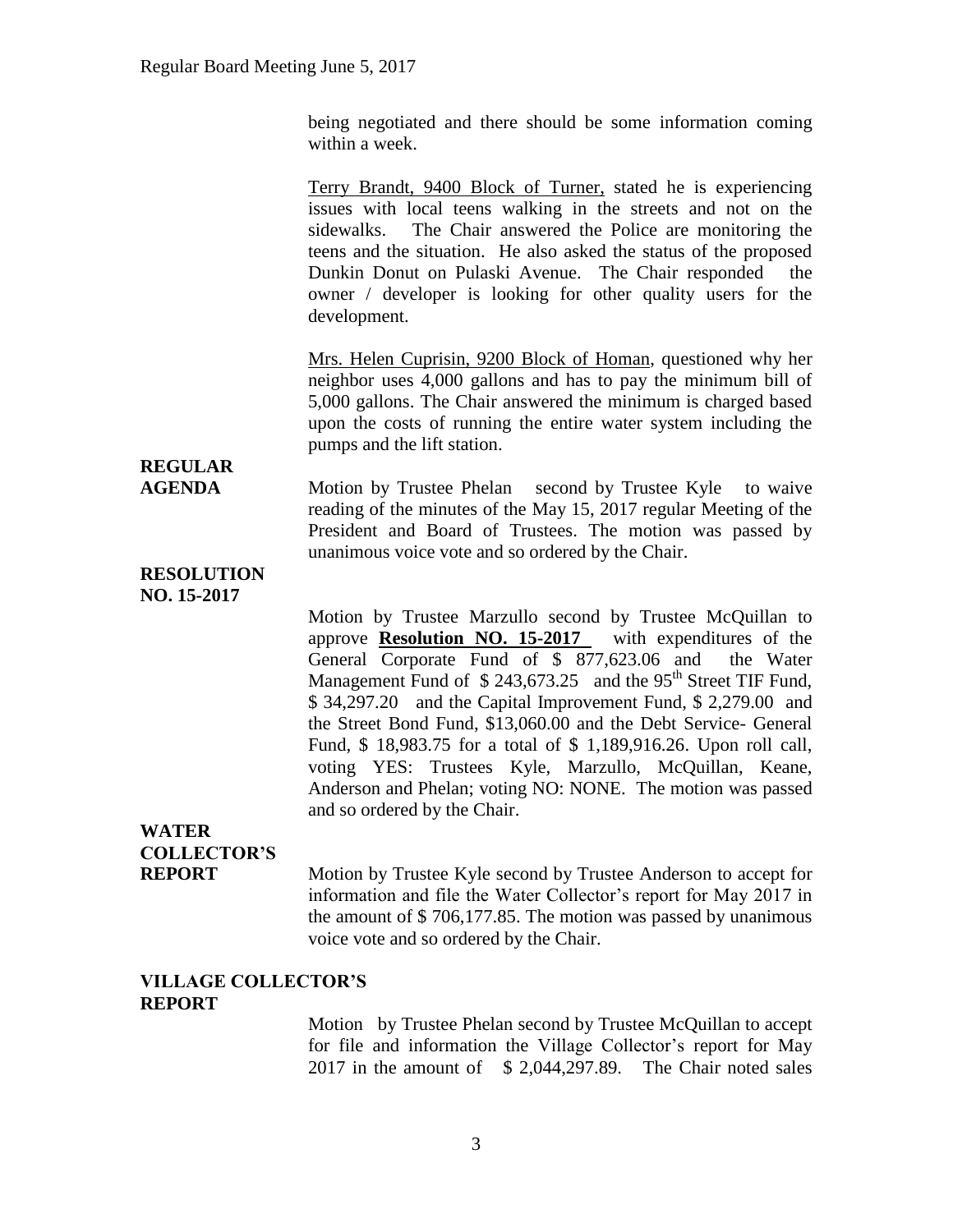taxes are coming in as expected. The motion was passed by unanimous voice vote and so ordered by the Chair.

#### **BUSINESS CERTIFICATES** NONE.

**LIQUOR** 

**LICENSE** Motion by Trustee McQuillan second by Trustee Marzullo to approve the application for a Class B Liquor License (consumption on premise) for **WU's HOUSE, EVERGREEN PARK** located at 2952 W. 95th Street. A discussion took place regarding the 2:00 a.m. closing that is allowed with a B License Designation. Upon roll call voting YES: Trustees Marzullo, McQuillan, Keane, Anderson, Phelan, and Kyle; voting NO: NONE. The motion was passed and so ordered by the Chair.

### **ELECTRICAL**

**AGGREGATION** The Village attorney explained the new rates are being calculated and the new aggregation cost might be ready for the next Board meeting. NO BOARD ACTION TAKEN.

## **DR. POWELL**

**REQUEST** Motion by Trustee Phelan second by Trustee Keane to approve the annual request from Dr. Thomas Powell to block the alley behind his business located at 3860 W.  $95<sup>th</sup>$  Street on Monday, July 3, 2017 between 4-11 pm for the parade. Upon roll call voting YES: Trustees McQuillan, Keane, Anderson, Phelan, Kyle and Marzullo; voting NO: NONE. The motion was passed and so ordered by the Chair.

### **ORDINANCE**

**NO. 13-2017** Motion by Trustee Phelan second by Trustee Kyle to approve **ORDINANCE NO 13-2017, "AN ORDINANCE AMENDING SECTION 3-58 OF CHAPTER 3, ALCOHOLIC LIQUOR, OF THE EVERGREEN PARK MUNICIPAL CODE."** The Chair stated this is to include the new Wu's B License. Upon roll call voting YES: Trustees Keane, Anderson, Phelan, Kyle, Marzullo and McQuillan; voting NO: NONE. The Motion was passed and so ordered by the Chair.

# **ENGINEER'S**

**REPORT** Tim Klass had no report.

## **ATTORNEY'S**

**REPORT** Vince Cainkar had no report.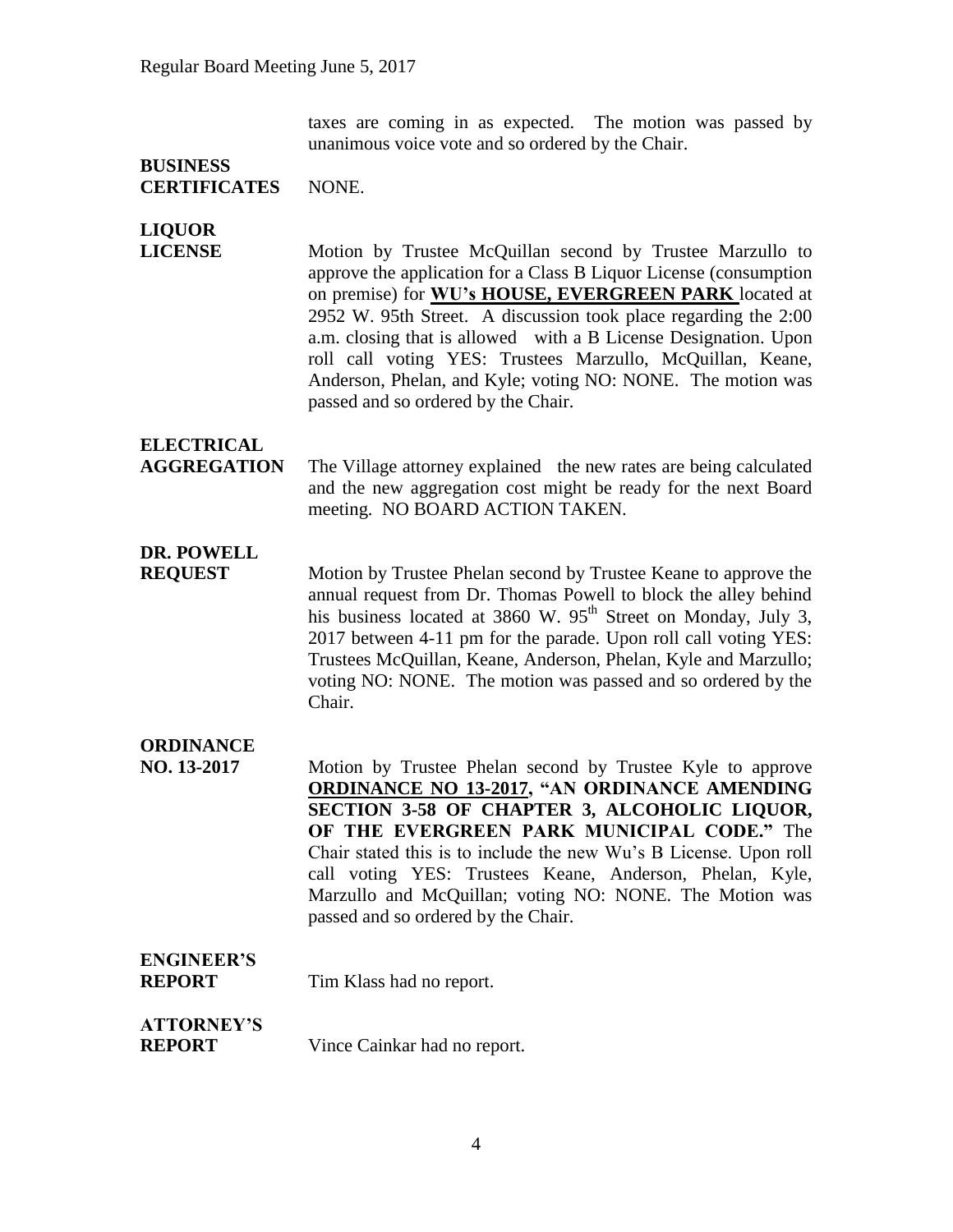| <b>DEPT HEADS</b> | Mary Ann Carioto, OCS Director announced the senior health fair    |
|-------------------|--------------------------------------------------------------------|
|                   | will be Wednesday June 7, 2017 at the Fire House from 10-1 pm;     |
|                   | rides to the event are available from OCS. Senior Council lunch    |
|                   | June $15th$ is Senator Cunningham. There is no meeting in July and |
|                   | August. There are various senior trips planned for the summer and  |
|                   | everyone is encouraged to check the website or call the Senior     |
|                   | Center for information.                                            |

Dennis Duffy, Recreation Department stated day camp begins this Monday and mini day camps are Tuesday and Thursday. The summer concerts have begun and this Sunday is the Southwest Community band at 6:00 p.m. at Klein Park.

Jim Feltz, Youth Director announced they are looking for volunteers for the Day in the Park. He is in need of a hot dog cooker/ steamer unit. The Chair directed Mr. Feltz to talk to Trustee Anderson and Phelan for help with the hot dogs. Also teens are available to help with summer clean up.

# **BIDS**

**PARKING LOT** Motion by Trustee Phelan second by Trustee Kyle to approve the request from PW Director Lorenz to solicit bids for the new parking lot at 95<sup>th</sup> Street and Sacramento Avenue on the north side. Sacramento will be closed off to  $95<sup>th</sup>$  street and parking lot traffic. This project is funded by TIF funds.

> The Chair state he has been responding to rumors that he forced the Veterinarian to sell his building. The Chair stated contrary to the rumors, the Dr. decided to retire and sell. Upon roll call voting YES: Trustees, Anderson, Phelan, Kyle, Marzullo, McQuillan and Keane; voting NO: NONE. The Motion was passed and so ordered by the Chair.

**DEMO** 

**BID** Motion by Trustee Kyle second by Trustee Marzullo to approve the request from PW Director Lorenz to solicit bids for demolition of the building located at 3000 W.  $95<sup>th</sup>$  Street. This project is funded by TIF funds. The Chair noted this is the Animal Hospital Building. Upon roll call voting YES: Trustees, Phelan, Kyle, Marzullo, McQuillan, Keane and Anderson; voting NO: NONE. The Motion was passed and so ordered by the Chair.

## **CONCRETE**

PLANTERS Motion by Trustee Phelan second by Trustee McQuillan to approve the request from PW Director Lorenz to do a request for proposals to pour a concrete planter along the 98<sup>th</sup> street right of way from west of Campbell to east of Artesian. Public works will excavate, install drainage and stone and install dirt, irrigation, Evergreen trees and lighting. Upon roll call voting YES: Trustees,